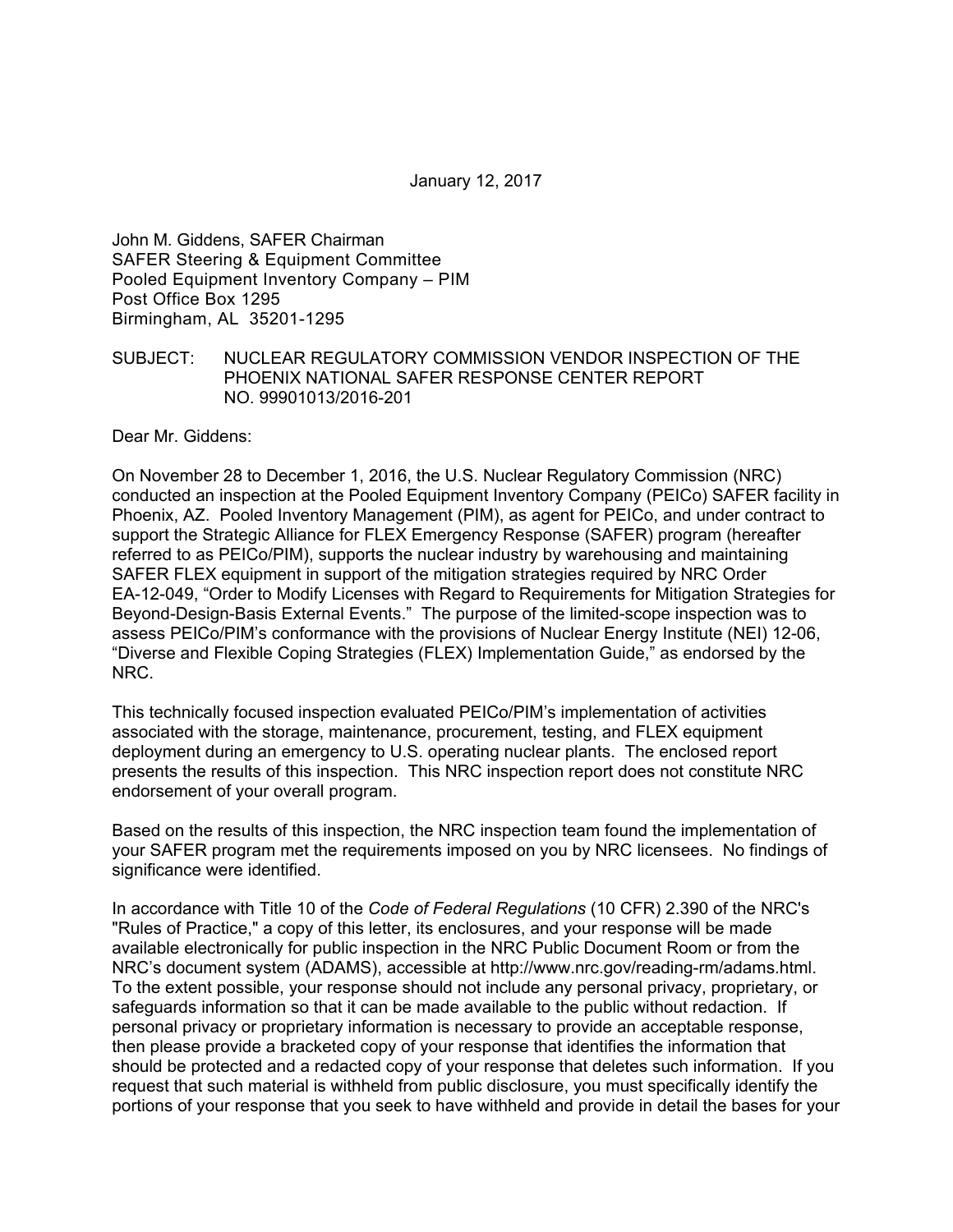claim (e.g., explain why the disclosure of information will create an unwarranted invasion of personal privacy or provide the information required by 10 CFR 2.390(b) to support a request for withholding confidential commercial or financial information).

Sincerely,

### */RA/*

Terry W. Jackson, Chief Quality Assurance Vendor Inspection Branch-1 Division of Construction Inspection and Operational Programs Office of New Reactors

Docket No.: 99901013

Enclosure: Inspection Report 99901013/2016-201 and Attachment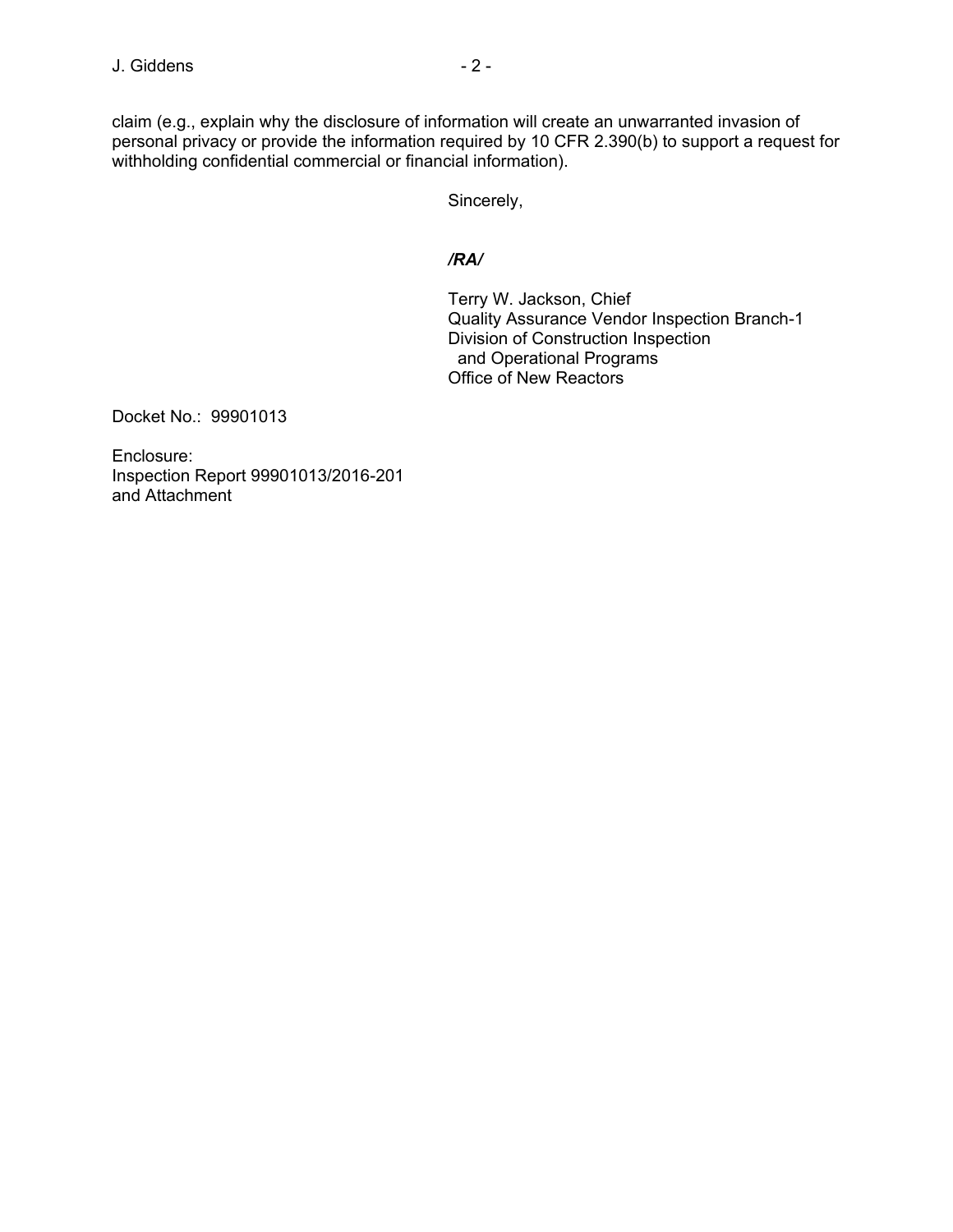claim (e.g., explain why the disclosure of information will create an unwarranted invasion of personal privacy or provide the information required by 10 CFR 2.390(b) to support a request for withholding confidential commercial or financial information).

Sincerely,

## */RA/*

Terry W. Jackson, Chief Quality Assurance Vendor Inspection Branch-1 Division of Construction Inspection and Operational Programs Office of New Reactors

Docket No.: 99901013

Enclosure: Inspection Report 99901013/2016-201 and Attachment

DISTRIBUTION: ASakadales KKavanagh **JBurke MHalter TBrown** jmgidden@southernco.com NRO\_DCIP\_Distribution ConE\_Resource

| ADAMS Accession No.: ML17012A186<br>NRO-002<br>*via e-mail |                                 |                 |                 |  |
|------------------------------------------------------------|---------------------------------|-----------------|-----------------|--|
|                                                            | <b>OFFICE</b>   NRO/DCIP/QVIB-1 | NRO/DCIP/QVIB-1 | NRO/DCIP/QVIB-1 |  |
| <b>NAME</b>                                                | JJimenez                        | NSavwoir*       | TJackson        |  |
| <b>DATE</b>                                                | 01/12/17                        | 01/11/17        | 01/12/17        |  |
| AFFIAIAI BEAARD AADV                                       |                                 |                 |                 |  |

# **OFFICIAL RECORD COPY**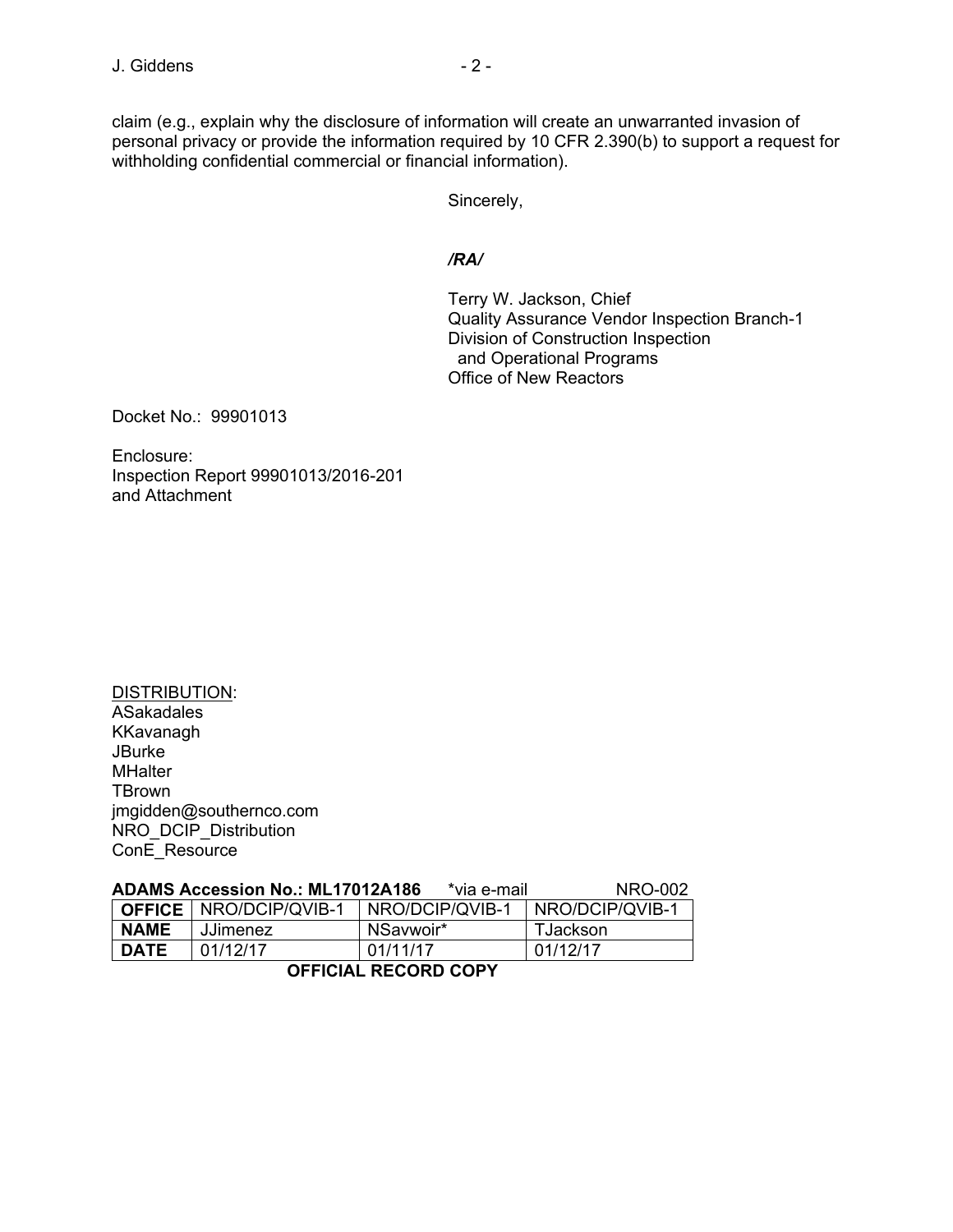## **U.S. NUCLEAR REGULATORY COMMISSION OFFICE OF NEW REACTORS DIVISION OF CONSTRUCTION INSPECTION AND OPERATIONAL PROGRAMS VENDOR INSPECTION REPORT**

| Docket No.:                       | 99901013                                                                                                                                                                                                                                                                                                                               |  |  |
|-----------------------------------|----------------------------------------------------------------------------------------------------------------------------------------------------------------------------------------------------------------------------------------------------------------------------------------------------------------------------------------|--|--|
| Report No.:                       | 99901013/2016-201                                                                                                                                                                                                                                                                                                                      |  |  |
| Vendor:                           | POOLED EQUIP INVENTORY CO (PEICO)<br>Barnhart Crane & Rigging<br>8100 W Buckeye Rd. (MC85)<br>Phoenix, AZ 85043                                                                                                                                                                                                                        |  |  |
| <b>Vendor Contact:</b>            | John M. Giddens, SAFER Chairman<br>jmgidden@southernco.com<br>205-992-7924                                                                                                                                                                                                                                                             |  |  |
| <b>Nuclear Industry Activity:</b> | Pooled Inventory Management (PIM), as agent for PEICo, and<br>under contract to support the SAFER program, is responsible for<br>the storage, maintenance, and testing of the SAFER FLEX<br>equipment used by NRC licensees in the event of a beyond<br>design basis accident in accordance with NRC Order EA-12-049<br>and NEI 12-06. |  |  |
| <b>Inspection Dates:</b>          | November 27, 2016 - December 1, 2016                                                                                                                                                                                                                                                                                                   |  |  |
| Inspectors:                       | NRO/DCIP/QVIB-1<br>Jose G. Jimenez<br><b>Team Lead</b><br>Nicholas Savwoir<br>NRO/DCIP/QVIB-1                                                                                                                                                                                                                                          |  |  |
| Approved by:                      | Terry W. Jackson, Chief<br>Quality Assurance Vendor Inspection Branch-1<br>Division of Construction Inspection<br>and Operational Programs<br><b>Office of New Reactors</b>                                                                                                                                                            |  |  |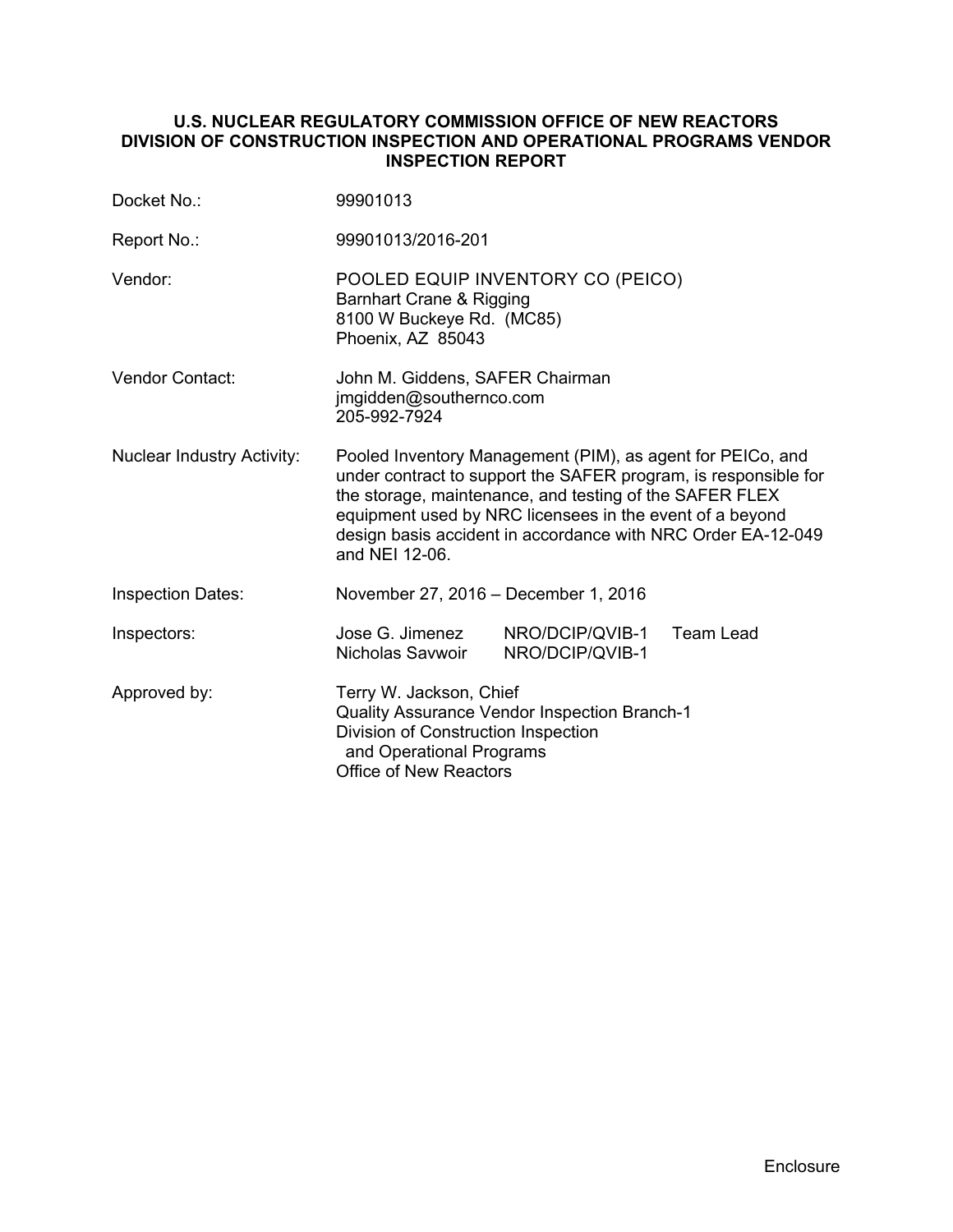# **EXECUTIVE SUMMARY**

#### PEICo – SAFER FLEX Equipment 99901013/2016-201

The U.S. Nuclear Regulatory Commission (NRC) conducted a vendor inspection to verify Pooled Inventory Management (PIM), as agent for the Pooled Equipment Inventory Company (PEICo), and under contract to support the Strategic Alliance for FLEX Emergency Response (SAFER) program, (hereafter referred to as PEICo/PIM) implemented an adequate program that complies with NRC Order EA-12-049 and the implementation of NEI 12-06 as endorsed by the NRC.

The vendor inspection of PEICo/PIM focused on the SAFER program as it applies to supporting the beyond design mitigation efforts including procurement, maintenance, testing, and storage of equipment to be relied upon an emergency.

The NRC inspection team observed a selection of maintenance and testing activities during the week. The NRC inspection team reviewed the SAFER program, which included purchase orders, the technical evaluation process for selection of equipment to purchase, receipt inspection reports, certificates of compliance, test reports, and corrective actions. The NRC inspectors also observed PEICo personnel conducting tests of various FLEX equipment.

During the course of this inspection, the NRC inspection team implemented Inspection Procedure (IP) 43006, "Inspection of the implementation of mitigation strategies order regarding the use of the National SAFER Response Centers (NSRC)." The information below summarizes the results of this inspection.

## SAFER Program

The NRC inspection team concluded that PEICo/PIM is implementing the SAFER program in accordance with NRC Order EA-12-046 and NEI 12-06. Based on the limited sample of documents reviewed, the NRC inspection team also determined that PEICo/PIM is implementing its policies and procedures associated with the SAFER program. No findings of significance were identified.

#### Procurement Control

The NRC inspection team concluded that PEICo/PIM is implementing the necessary procurement controls in accordance with NEI 12-06. Based on the limited sample of documents reviewed, the NRC inspection team also determined that PEICo/PIM is implementing its policies and procedures associated with the procurement activities. No findings of significance were identified.

## Test, Maintenance and Measuring & Test Equipment (M&TE) Control

The NRC inspection team concluded that PEICo/PIM is adequately implementing its test, maintenance and M&TE program in accordance with NEI 12-06. Based on the limited sample of documents reviewed, the NRC inspection team also determined that PEICo/PIM is implementing its policies and procedures associated with the all the maintenance activities. No findings of significance were identified.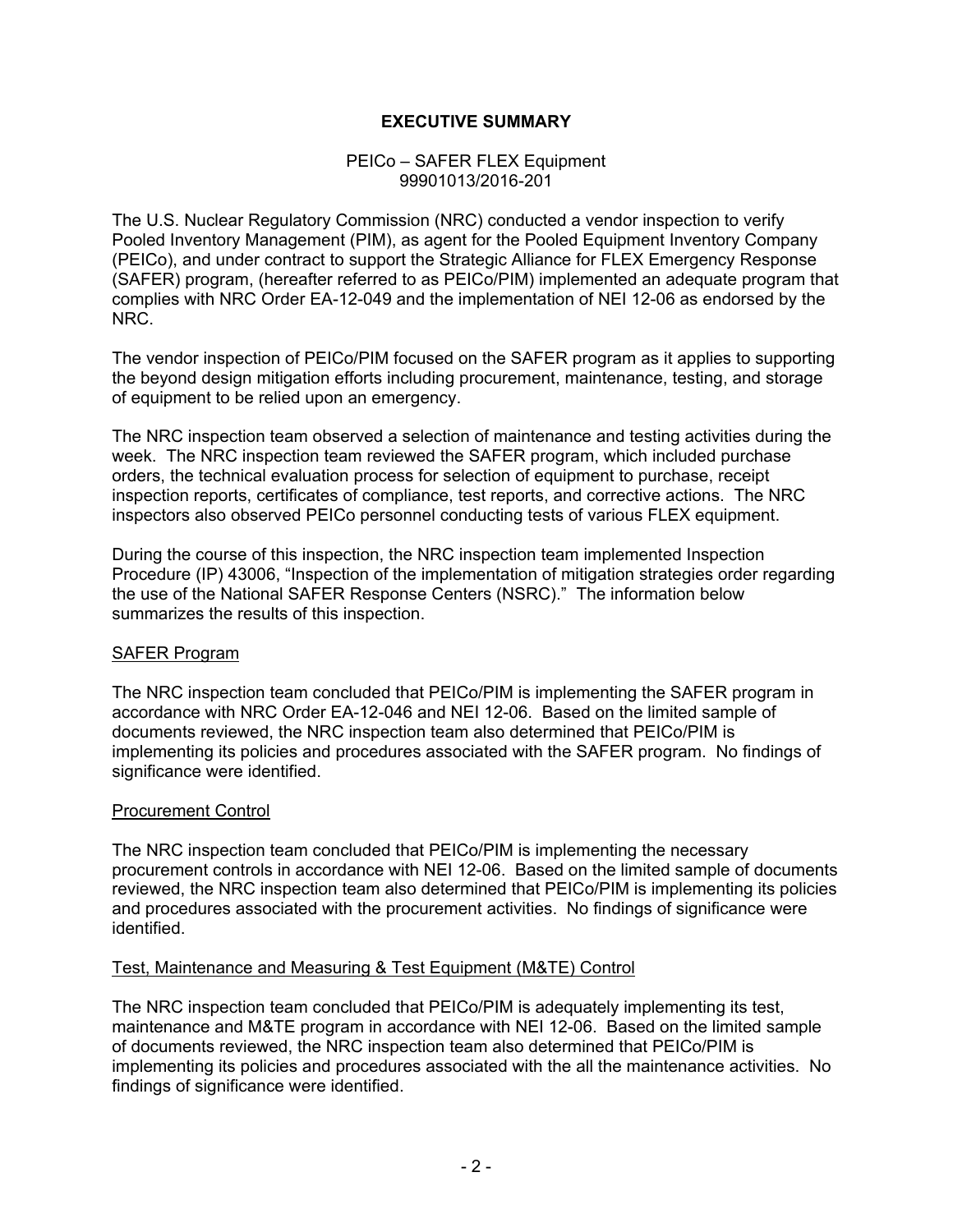#### Handling, Storage, and Deployment

The NRC inspection team concluded that PEICo/PIM is implementing its handling, storage, and deployment activities in accordance with NEI 12-06. Based on the limited sample of documents reviewed, the NRC inspection team also determined that PEICo/PIM is implementing its policies and procedures associated with the handling of SAFER equipment. No findings of significance were identified.

#### Corrective Actions

The NRC inspection team concluded that PEICo/PIM is implementing its corrective action program in accordance with NEI 12-06. Based on the limited sample of documents reviewed, the NRC inspection team also determined that PEICo/PIM is implementing its policies and procedures associated with the corrective action program. No findings of significance were identified.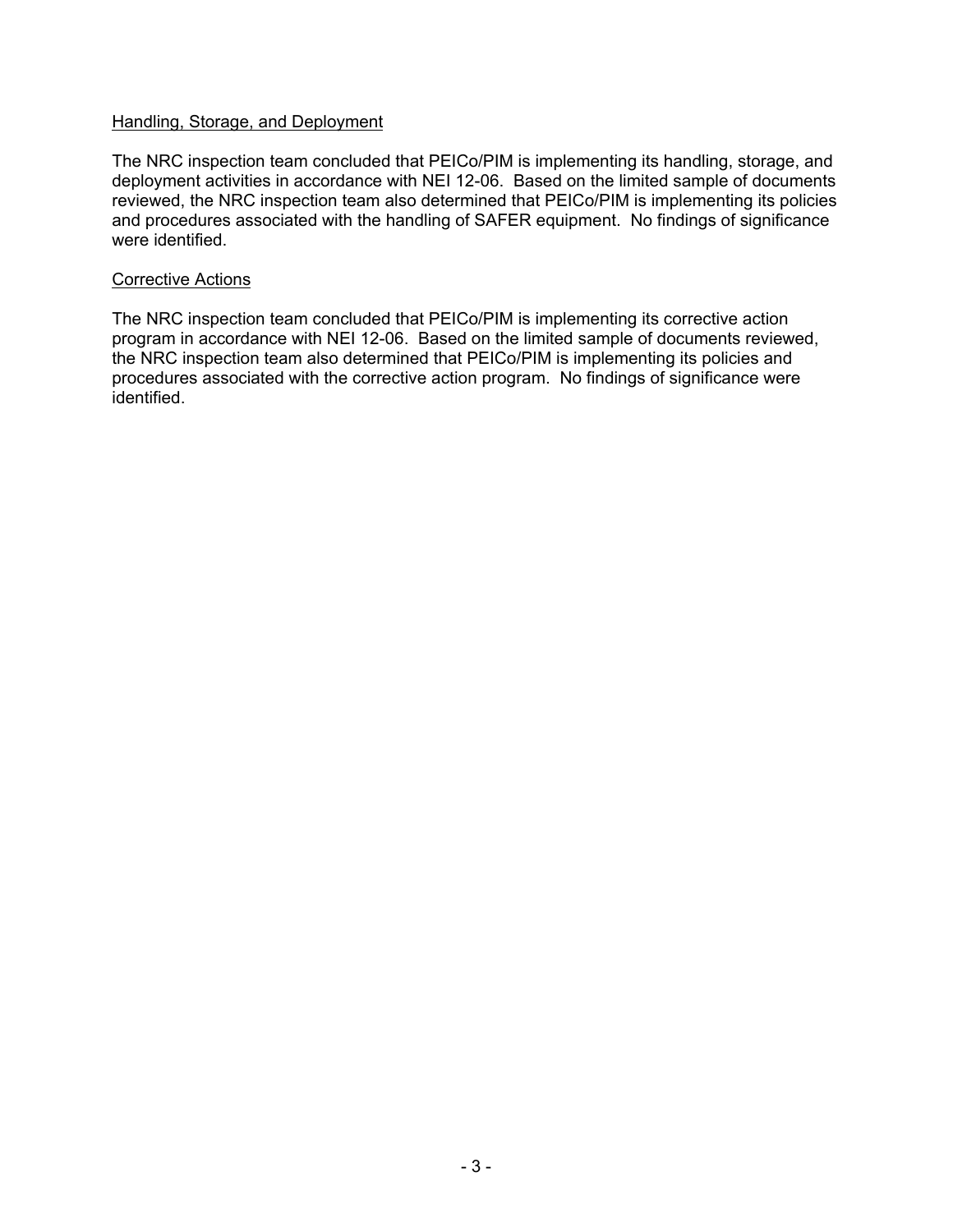# **REPORT DETAILS**

# 1. SAFER Program

# a. Inspection Scope

The NRC inspection team reviewed PEICo/PIM's policies and implementing procedures that govern the overall implementation of the SAFER program including storage, maintenance, procurement, testing, and deployment activities. The NRC inspection team evaluated PEICo/PIM's SAFER program process which includes the development of procedures governing all activities including determination of procurement technical specifications, vendor selection, receipt inspection, periodic maintenance, adequate testing, adequate storage, and development of training for on-site staff and staff activated during an emergency. Specifically, the scope of the inspection was an in-depth review of all the documents used to implement the program, how procurement activities comply with NEI 12-06 and the FLEX equipment identified to be necessary to support licensee mitigation efforts. The NRC inspection team reviewed a smart sample of all the set of FLEX equipment stored at the Phoenix National SAFER Response Center (NSRC) facility to verify that the control processes were effectively implemented throughout the various stages from procurement to storage and the eventual emergency deployment if activated.

The attachment to this inspection report lists the individuals interviewed and documents reviewed by the NRC inspection team.

b. Observations and Findings

No findings of significance were identified

c. Conclusions

The NRC inspection team concluded that PEICo/PIM is implementing the SAFER program in accordance with NRC Order EA-12-046 and NEI 12-06. Based on the limited sample of documents reviewed, the NRC inspection team also determined that PEICo/PIM is implementing its policies and procedures associated with the SAFER program. No findings of significance were identified.

## 2. Procurement Controls

## a. Inspection Scope

The NRC inspection team reviewed PEICo/PIM's policies and implementing procedures of its procurement activities to verify compliance with the requirements of NEI 12-06. Specifically, the NRC inspection team reviewed PEICo/PIM's equipment specification development process, purchase orders, receipt inspection reports and compared the information with observations in the warehouse of the equipment stored in the different redundant bins. The NRC inspection team focused on key elements of the process including verification of equipment specifications with observations of testing and inspection activities; including any additional requirements identified by PEICo/PIM.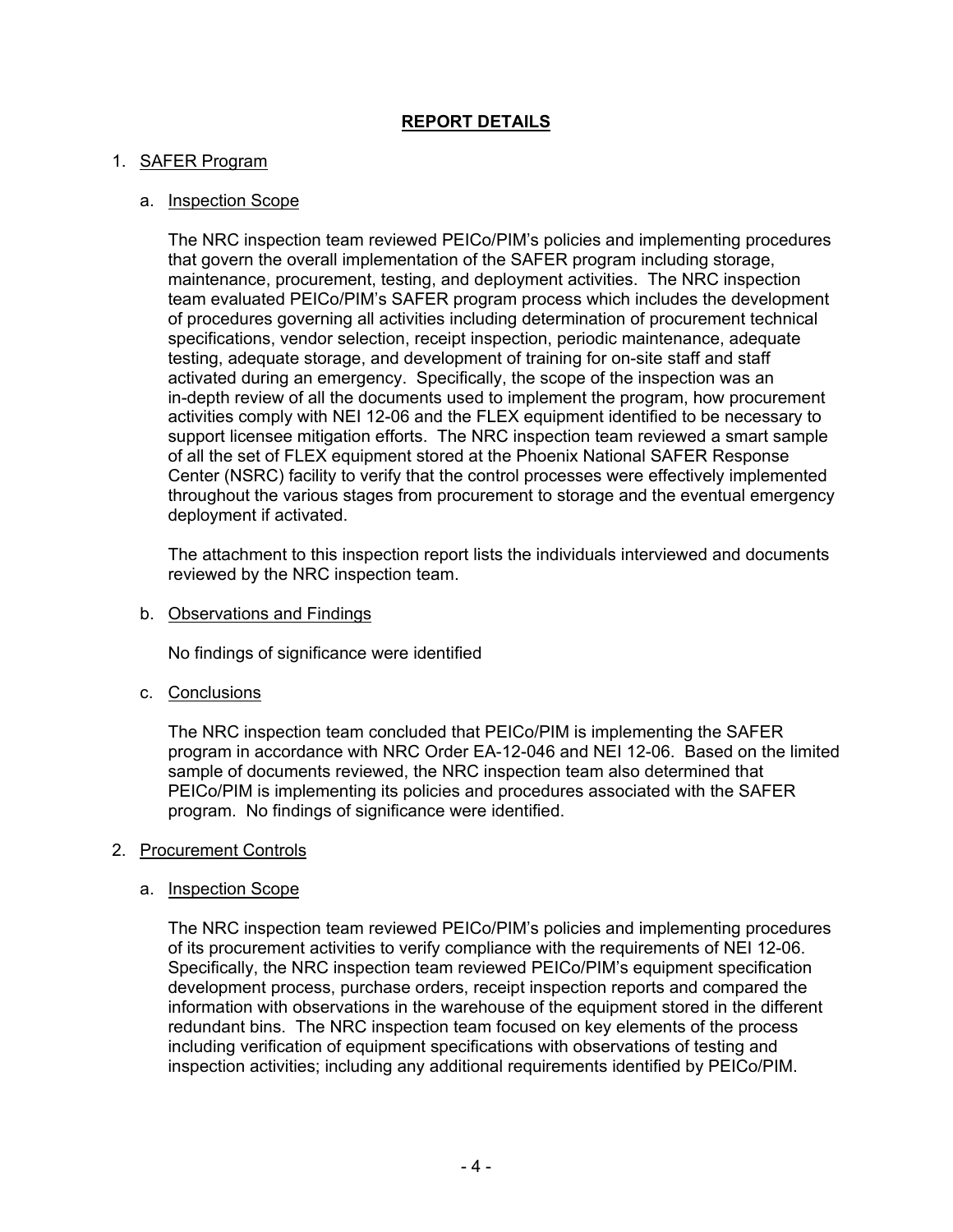The NRC inspection team reviewed PEICo/PIM's purchase order of the Steam Generator/ Reactor Pressure Vessel Makeup Pump to verify procurement requirements were met and documented correctly. The NRC inspection team observed the Steam Generator/ Reactor Pressure Vessel Makeup Pump to ensure throttle capability and recirculation flow (minimum flow line) such that delivered flow can be controlled to a minimum value. The NRC inspection team verified each unit was equipped with a vernier throttle control capability for stabilizing the engine at a given RPM. The NRC inspection team also observed the use of duplex and parallel designed in-line strainers and filters (e.g., fuel oil or lube oil). The NRC inspection team also observed online monitoring, cleaning and replacement while in operation of the fuel filters, water separators, and oil filters. The NRC inspection team identified bypass features for the oil pressure along with instructions in the operation manual that were acknowledged by PEICo/PIM personnel. The NRC inspection team verified flow rate indicators and pressure gauges on pump suction and discharge lines, pump drains were routed to a single manifold for ease of manipulation, and pump suction heights were met per the technical specifications in the procurement documents. Additionally, the NRC inspection team verified that the engines supplied were Tier-3 diesel engines per design requirements and specifications. The NRC inspection team also verified that the whole pump housing system was fully enclosed with compartment heater and removable panels to meet operational ambient temperature and protective shielding design requirements in accordance with Hale pumps system description as explained by PEICo/PIM engineers. The NRC inspection team verified each unit is equipped with dual marine-grade, 12 volt batteries to meet design criteria. In addition, the NRC inspection team observed that each unit was equipped with dual, diesel-fired, blower heaters and a diesel fired, self-circulating, engine coolant heater.

The specification requirements verified during the inspection for the activities described above were described in NERRC101A001 No. 201324 Rev 2:

- 3.2.4- diesel fuel
- 3.2.7- batteries and oil heaters
- 3.2.14- bypass feature
- 3.2.15- strainers and filters
- 3.3.4- pump suction height
- 3.3.6- throttle and recirculation
- 3.3.8- flow rate and pressure
- 3.3.9- pump drains
- 3.4.1- ambient temperature
- 3.4.2- environmental shielding

The attachment to this inspection report lists the documents reviewed and personnel interviewed by the NRC inspection team.

#### b. Observations and Findings

No findings of significance were identified.

c. Conclusion

The NRC inspection team concluded that PEICo/PIM is implementing the necessary procurement controls in accordance with NEI 12-06. Based on the limited sample of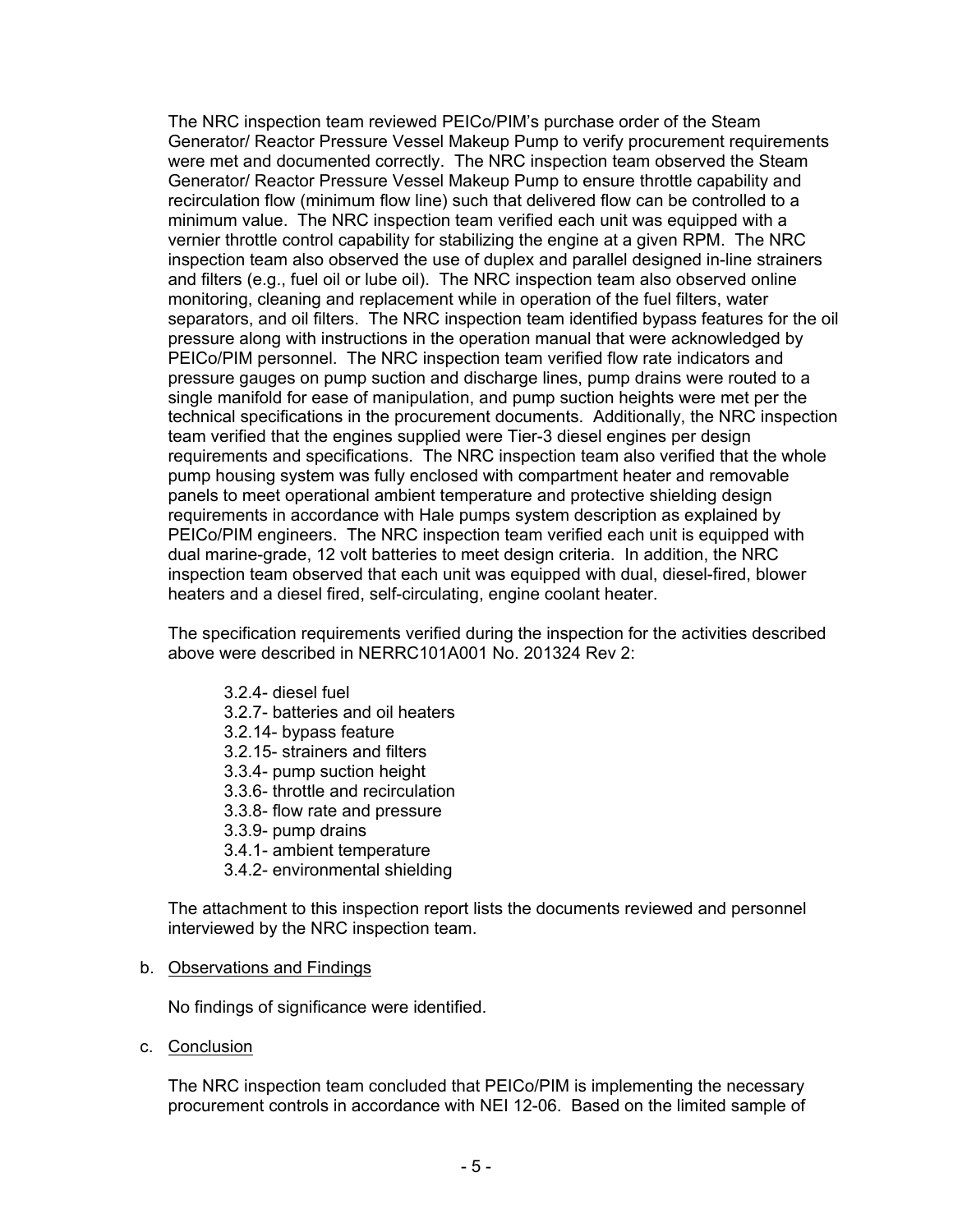documents reviewed, the NRC inspection team also determined that PEICo/PIM is implementing its policies and procedures associated with the procurement activities. No findings of significance were identified.

# 3. Test, Maintenance and Measuring & Test Equipment (M&TE) Control

### a. Inspection scope

The NRC inspection team reviewed PEICo/PIM's policies and implementing procedures for the testing, maintenance, and M&TE program specified in Section 12.2 of NEI 12-06 to ensure provisions and processes established for periodic maintenance, testing, and calibration of off-site equipment were comparable and consistent with that of similar Nuclear sites FLEX equipment. The NRC inspection team discussed the test, maintenance, and M&TE program with PEICo/PIM management and technical staff and reviewed various samples of activities during the week and documentation for activities in the last year.

The NRC inspection team observed annual maintenance on one of five Hale manufactured, steam generator/ reactor pressure vessel makeup pumps (H03127). PEICo contracts Barnhart Crane and Rigging to handle equipment, house and perform maintenance at the NSRC. Maintenance was performed per Work Instruction-2-04C, Version 3, November 18, 2016. The Barnhart maintenance personnel followed warnings, cautions, and notes per the work instruction. In addition, Barnhart recorded and verified values with PEICo/PIM engineering. The NRC inspection team reviewed environmental operational temperature limits to verify that maintenance checks met the specifications of the installed Switch gage temperature indicator gage. The NRC inspection team also reviewed the process for identification of potential deficiencies with equipment operation. The inspectors reviewed actions taken by PEICo/PIM personnel when they discovered the presence of paint discoloration during a pre-check for general cleanliness, damage, corrosion, infestations and degradation which was later characterized and documented as a potential exhaust leak issue.

The NRC inspection team reviewed measurement and test records for draft commander gauges. The draft commander is used as a water source for maintenance. During maintenance testing, the NRC inspection team verified steam generator/ reactor pressure vessel hoses met the required pressure ratings. The NRC inspection team also reviewed Areva quality control surveillance reports which initially verified functionality and performance testing for the five PEICo steam generator/ reactor pressure vessel makeup pumps. All of the instrumentation used in the activities observed were adequately calibrated.

The attachment to this inspection report lists the individuals interviewed and documents reviewed by the NRC inspection team.

## b. Observations and Findings

No findings of significance were identified.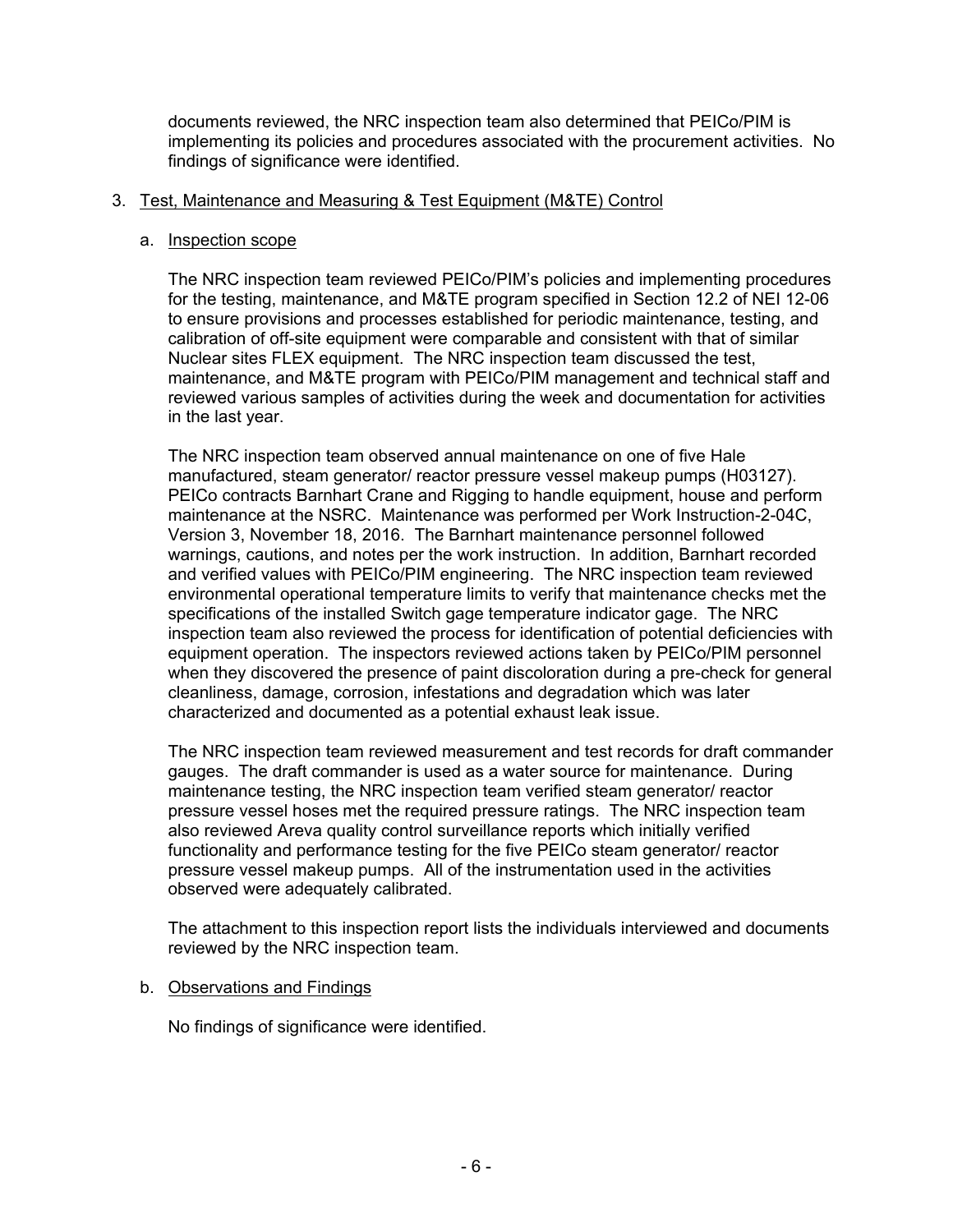## c. Conclusion

The NRC inspection team concluded that PEICo/PIM is adequately implementing its test, maintenance and M&TE program in accordance with NEI 12-06. Based on the limited sample of documents reviewed, the NRC inspection team also determined that PEICo/PIM is implementing its policies and procedures associated with the all the maintenance activities. No findings of significance were identified.

#### 4. Handling, Storage, and Deployment

#### a. Inspection Scope

The NRC inspection team reviewed PEICo/PIM's handling, storage, and deployment policies and procedures to verify conformance with NEI 12-06. The inspectors observed a PEICo/PIM's storage area in the Phoenix warehouse. Specifically, the NRC inspection team observed how FLEX equipment is stored, cataloged, and tagged out of service, and tracked for easy deployment to the correct NRC licensee that request the equipment. The NRC inspection team discussed the conduct of the warehouse operations for all the handling activities with PEICo/PIM's management.

The NRC inspection team performed walk downs of the different storage sections to verify the FLEX equipment described in the emergency deployment procedures and the bill of ladings matched the different transportation pallets. The procedures reviewed adequately provided guidance for the easy identification of equipment location and, for licensee-specific equipment, it properly identified the necessary FLEX equipment. PEICo/PIM personnel in charge of handling the equipment was interviewed and demonstrated they were knowledgeable of the different storage and deployment procedures. The NRC inspectors verified that the storage facility would provide the necessary protection of the equipment and also meet the availability requirements in accordance with the mitigation strategies requirements. All samples of equipment verified for storage condition were adequately preserved and maintained. The NRC inspectors verified that all the documentation at the Phoenix facility for deployment of equipment when called upon during an emergency was up to date and reflected the current conditions of the warehouse.

The attachment to this inspection report lists the documents reviewed by the NRC inspection team.

## b. Observations and Findings

No findings of significance were identified.

#### c. Conclusions

The NRC inspection team concluded that PEICo/PIM is implementing its handling, storage, and deployment activities in accordance with NEI 12-06. Based on the limited sample of documents reviewed, the NRC inspection team also determined that PEICo/PIM is implementing its policies and procedures associated with the handling of SAFER equipment. No findings of significance were identified.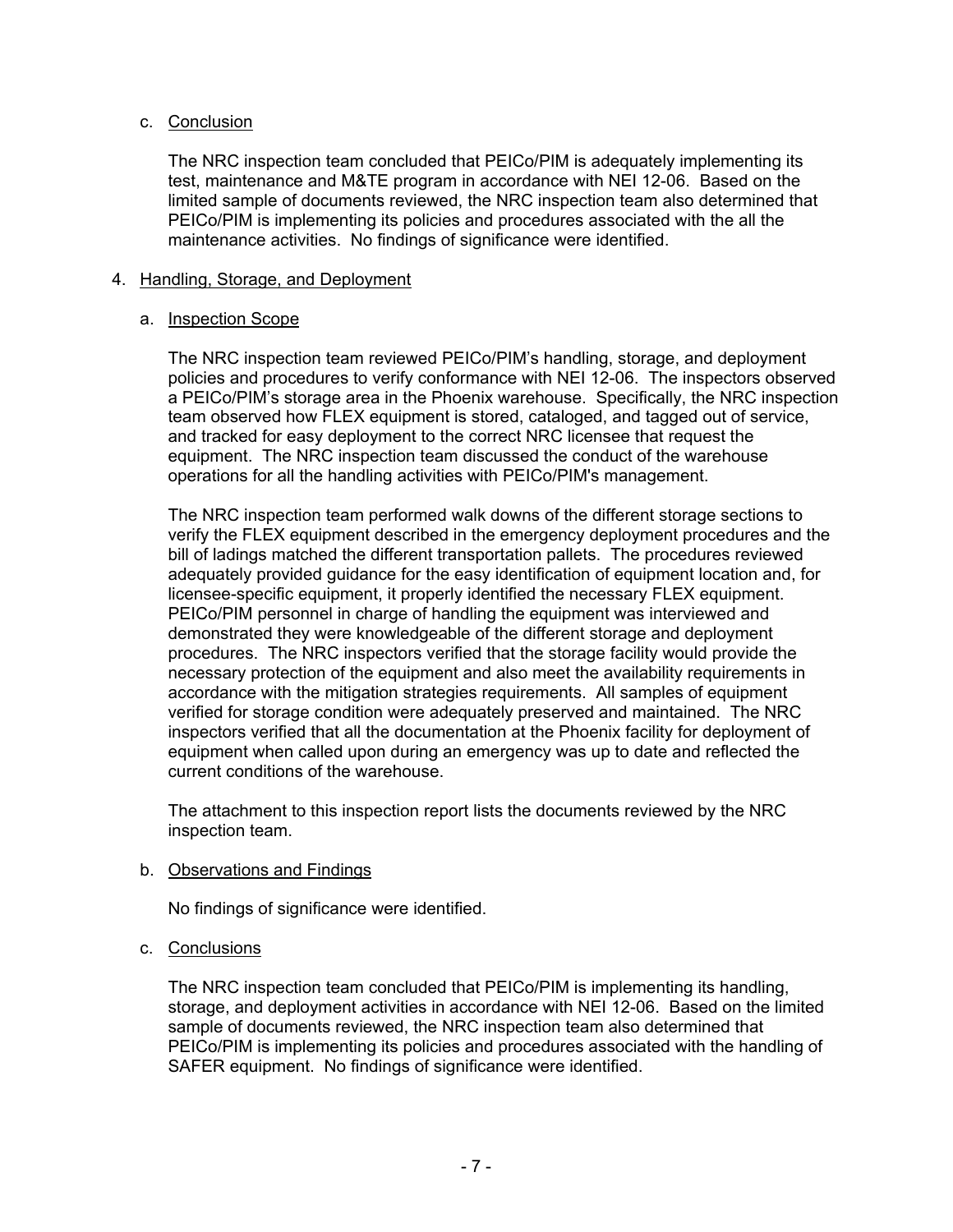# 5. Corrective Action Program (CAP)

### a. Inspection Scope

The NRC inspection team reviewed PEICo/PIM's policies and implementing procedures for the CAP to ensure prompt identification, correction, and verification of effectiveness in accordance with the requirements of NEI 12-06. The NRC inspection team discussed and reviewed a sample of PEICo/PIM's corrective actions, including nonconformances with PEICo/PIM's quality assurance manager and technical staff. The NRC inspection team verified implementation of PEICo/PIM's nonconformance report process (NCR) during maintenance activities throughout the week. The NRC inspectors verified that PEICo/PIM adequately identified possible deficiency trends through operating experience and previous NCRs to ensure proper corrective actions were taken when required. As an example, NRC inspectors reviewed corrective action report (CAR) 16-40, which required preventative maintenance to be incorporated into work order steps for the lubrication of priming pumps. This action was completed to better align maintenance requirements of the pump with its intended use. Although the pumps are considered to be self-lubricating per specifications, the manual describes how the system can be converted to a lubricating system by installing separate lubricant and discharge tanks using an antifreeze/water mixture as the lubricant. Also, the NRC verified non-conformance NCR-207 which described test hoses stenciled in error with underrated pressure rating were captured in the nonconformance program to ensure future vendor supplied hoses met required design criteria. The NRC inspectors reviewed the CAP program to verify that PEICo/PIM staff adequately documented the necessary evidence from PEICo/PIM's sub-supplier that indicated the hoses were rated to the specifications in the purchase order even though the markings were incorrect. The NRC verified that all other examples referenced in the attachment properly characterized deficiency and when applicable identified and implemented corrective action in accordance with PEICO/PIM's procedures.

The attachment to this inspection report lists the individuals interviewed and documents reviewed by the NRC inspection team.

#### b. Observations and Findings

No findings of significance were identified.

c. Conclusions

The NRC inspection team concluded that PEICo/PIM is implementing its corrective action program in accordance with NEI 12-06. Based on the limited sample of documents reviewed, the NRC inspection team also determined that PEICo/PIM is implementing its policies and procedures associated with the corrective action program. No findings of significance were identified.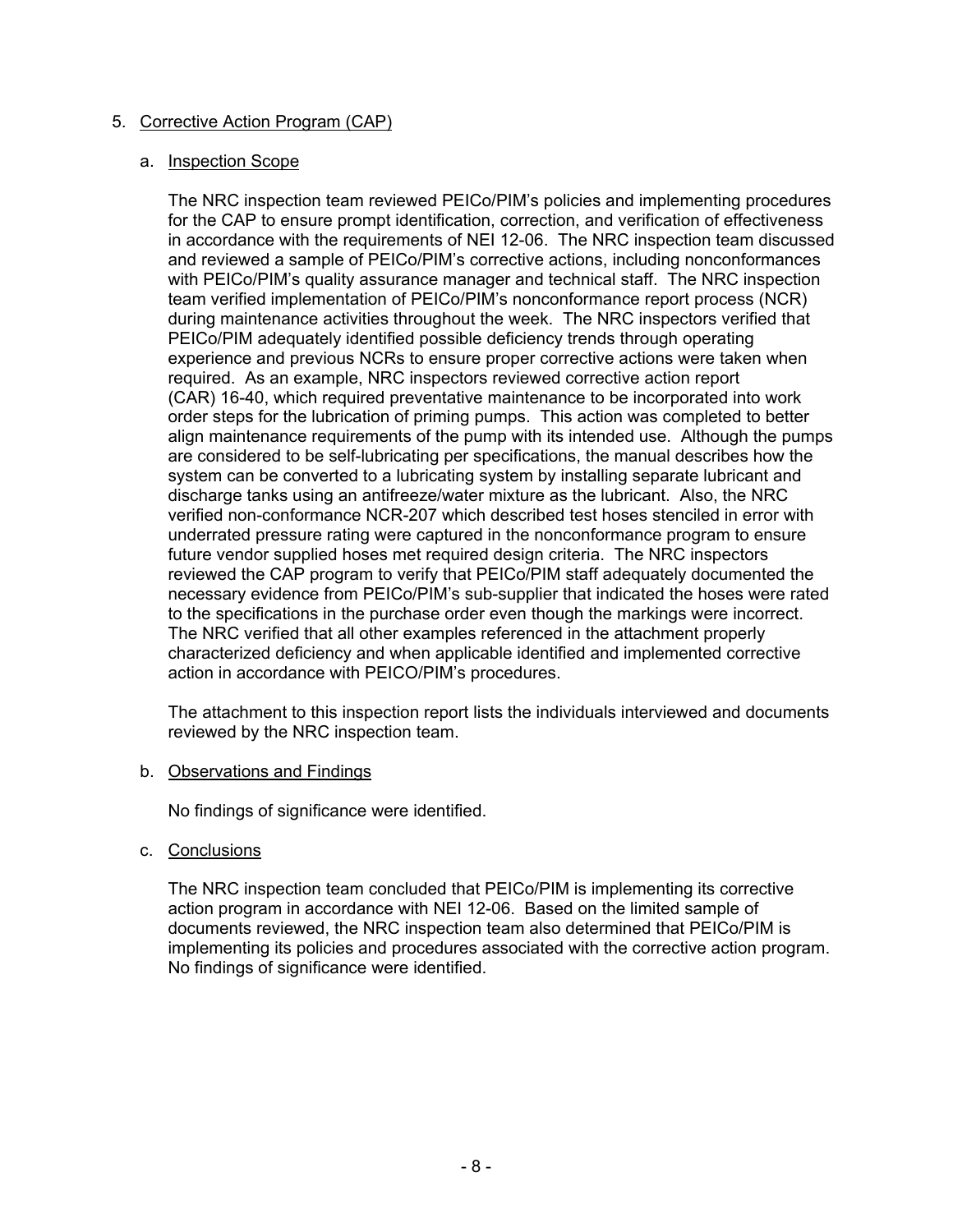# 6. Entrance and Exit Meetings

On November 28, 2016, the NRC inspection team discussed the scope of the inspection during an entrance meeting with Mr. John Giddens, SAFER Chairman, and members of PEICo/PIM management and technical staff. On December 1, 2016, the NRC inspection team presented the inspection results and observations during an exit meeting with John Giddens, SAFER Chairman, and members of PEICo/PIM management and technical staff.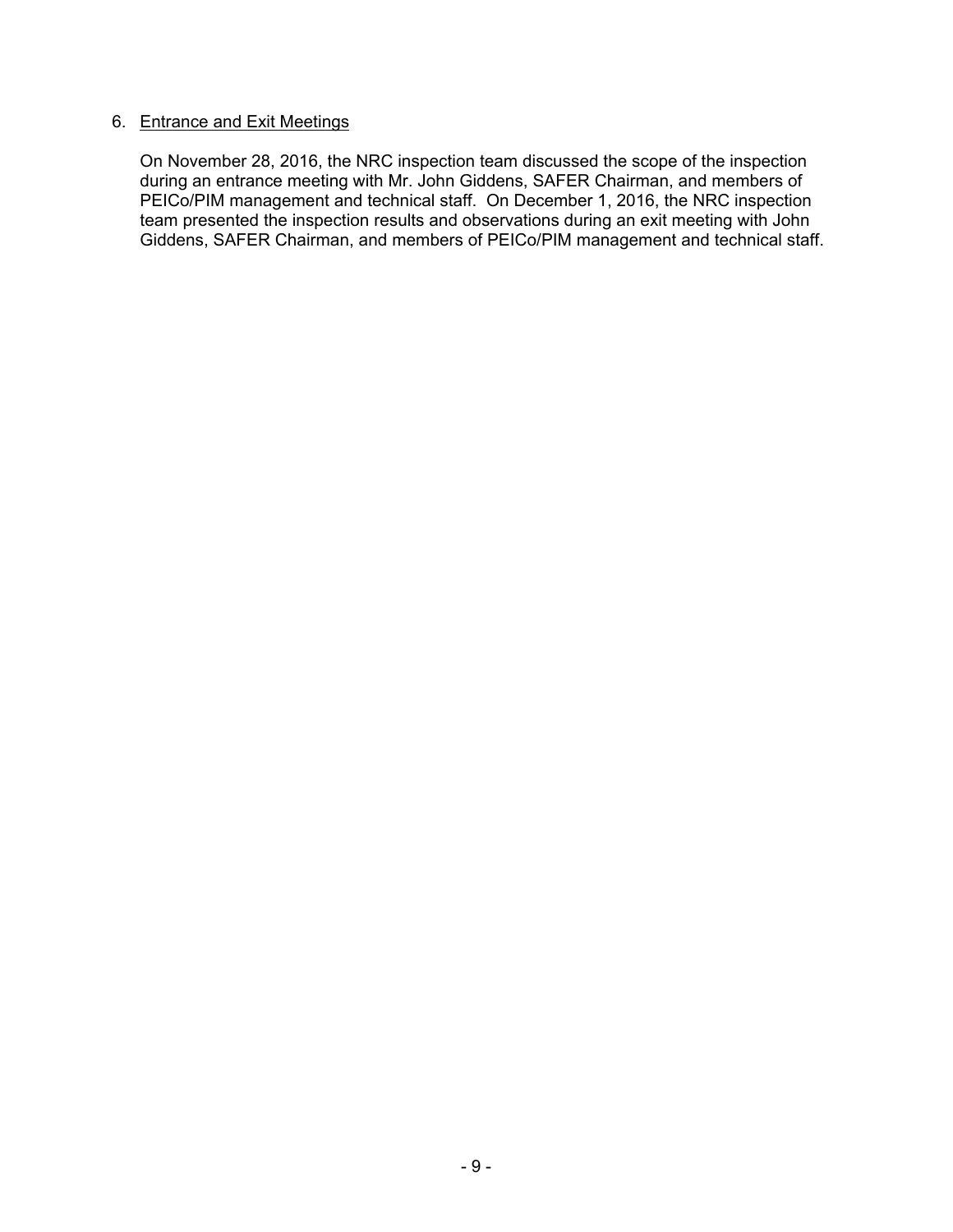# **ATTACHMENT**

# **1. ENTRANCE/EXIT MEETING ATTENDEES**

| <b>Name</b>                | Title                                 | <b>Affiliation</b>         | <b>Entrance</b> | <b>Exit</b> | <b>Interviewed</b> |
|----------------------------|---------------------------------------|----------------------------|-----------------|-------------|--------------------|
| Mark Olson                 | President                             | <b>PEICo</b>               | X               | X           |                    |
| Randy Ebright              | <b>Director</b>                       | <b>AEP/USA</b>             | X               | X           | X                  |
| <b>Martin Trum</b>         | <b>AREVA SAFER</b><br>Manager         | <b>AREVA</b><br><b>USA</b> | X               | X           | X                  |
| Jonna Potter               | <b>PIM Material analyst</b>           | PIM/SNC                    | X               | X           | X                  |
| John Giddens               | <b>SAFER EC Chairman</b>              | <b>SNC</b>                 | X               | X           | X                  |
| David Crawley              | <b>SAFER Project</b><br>Manager       | SAFER/PIM                  | X               | X           | X                  |
| Stan Piedra                | PIM QA Manager                        | <b>PIM</b>                 | X               | X           | X                  |
| Randy Mundy                | PIM Program Manager                   | <b>PIM</b>                 | X               | X           | X                  |
| Rebecca<br>Rutherford      | <b>PIM Project Manager</b>            | <b>PIM</b>                 | X               | X           | X                  |
| Mark Boggs                 | PIM Inventory & Facility<br>Manager   | <b>PIM</b>                 |                 | X           |                    |
| <b>Terry Jackson</b>       | <b>Branch Chief</b>                   | <b>NRC</b>                 |                 | X           |                    |
| Jose Jimenez               | <b>Reactor Operations</b><br>Engineer | <b>NRC</b>                 | X               | X           |                    |
| <b>Nicholas</b><br>Savwoir | <b>Reactor Operations</b><br>Engineer | <b>NRC</b>                 | X               | X           |                    |

# **2. INSPECTION PROCEDURES USED**

IP 43006, "Inspection of the implementation of mitigation strategies order regarding the use of the national SAFER response centers (NSRC)."

# **3. LIST OF ITEMS OPENED, CLOSED, AND DISCUSSED**

| <b>Item Number</b> | <b>STATUS</b> | <b>TYPE</b> | <b>ITAAC</b> | <b>DESCRIPTION</b> |
|--------------------|---------------|-------------|--------------|--------------------|
| N/A                | N/A           | N/A         | N/A          | N/A                |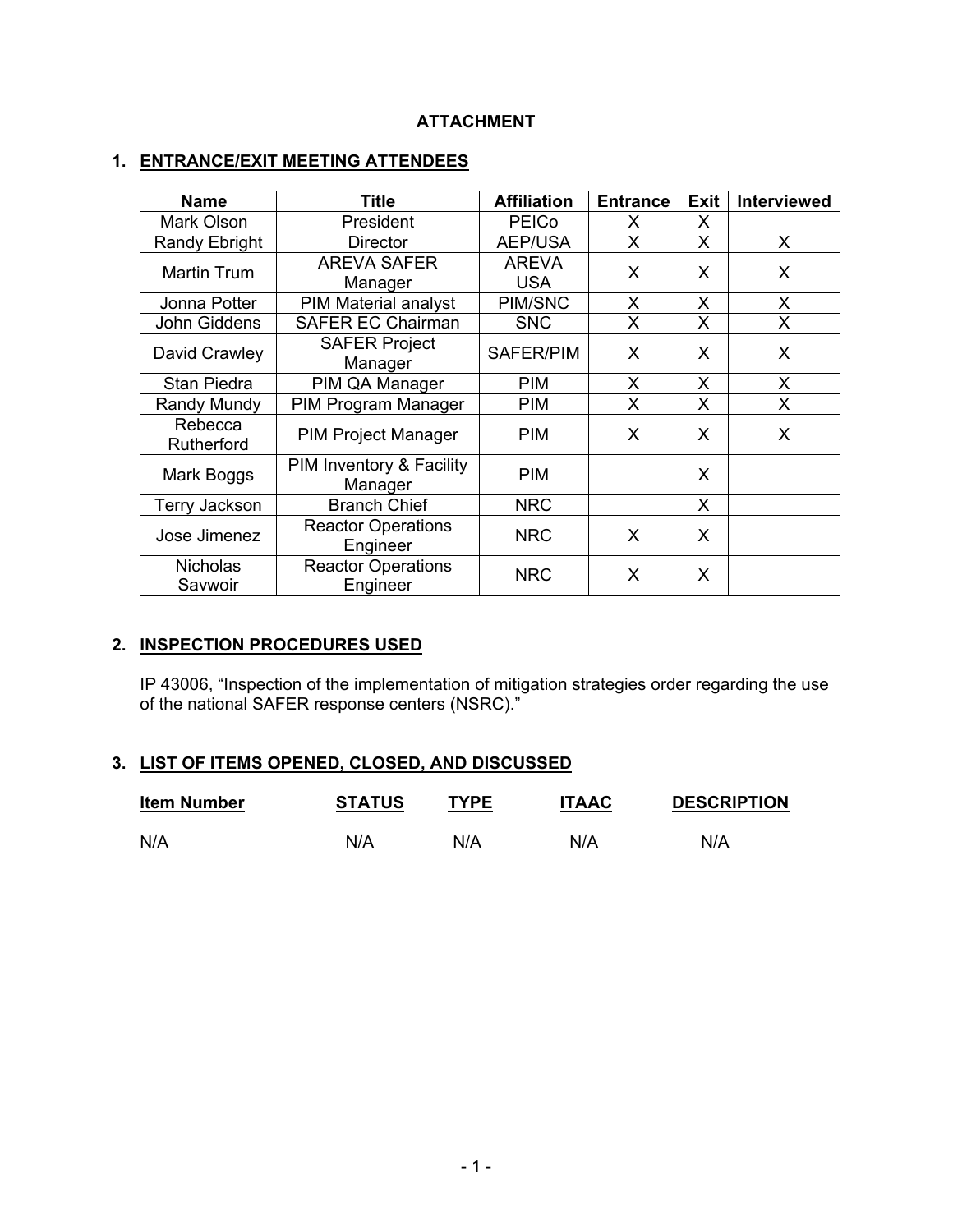## **4. LIST OF ACRONYMS USED**

| <b>10 CFR</b>  | Title 10 of the Code of Federal Regulations       |
|----------------|---------------------------------------------------|
| <b>ADAMS</b>   | Agencywide Documents Access and Management System |
| <b>CAP</b>     | corrective action program                         |
| <b>CAR</b>     | corrective action report                          |
| <b>CFR</b>     | Code of Federal Regulation                        |
| COC            | <b>Certificate of Conformance</b>                 |
| <b>FLEX</b>    | <b>Flexible Company Strategies</b>                |
| IP             | inspection procedure                              |
| M&TE           | measuring and test equipment                      |
| <b>NCR</b>     | nonconformance report                             |
| <b>NEI</b>     | <b>Nuclear Energy Institute</b>                   |
| <b>NRC</b>     | <b>Nuclear Regulatory Commission</b>              |
| <b>NSRC</b>    | <b>National SAFER Response Centers</b>            |
| <b>PEICo</b>   | Pooled Emergency Inventory Company                |
| <b>PIM</b>     | Pooled Inventory Management                       |
| P <sub>O</sub> | purchase order                                    |
| QA             | quality assurance                                 |
| <b>SAFER</b>   | Storage Alliance for FLEX Emergency Response      |

#### **DOCUMENTS REVIEWED**

#### Programmatic Procedures

PRP 7.4 "Program Manager Organization, Authorities and Responsibilities", Revision 8 dated June, 2011

PRP 10.0 "Preparation and Review of Procurement Specification and Request for Bid (RFB)" revision 10

PIM Policy and Procedure (PPM) 7-7 "Corrective Action" revision 7, dated June 4, 2012

PEICo Quality Assurance Manual revision 3, dated April 1, 2014

AREVA N-51-9199717-014 "National SAFER Response Center Equipment Technical Requirements" revision 145, dated February 10, 2016

PPM 4-7 "Specification Preparation and Revision" revision 6, dated April 25, 2014

PPM 2-0 "Organizational Structure and Responsibilities" revision 11, dated September 23, 2015

PPM 6-7 "Purchase Order Development and Review" revision 16, dated April 12, 2016

PPM 7-7 "Corrective Action Program" revision 7, dated June 4, 2012

AP-1 "Indoctrination and Training" revision 5, dated May 20, 2015

AP-7 "PIM Storage Facility Procedure Controls" revision 4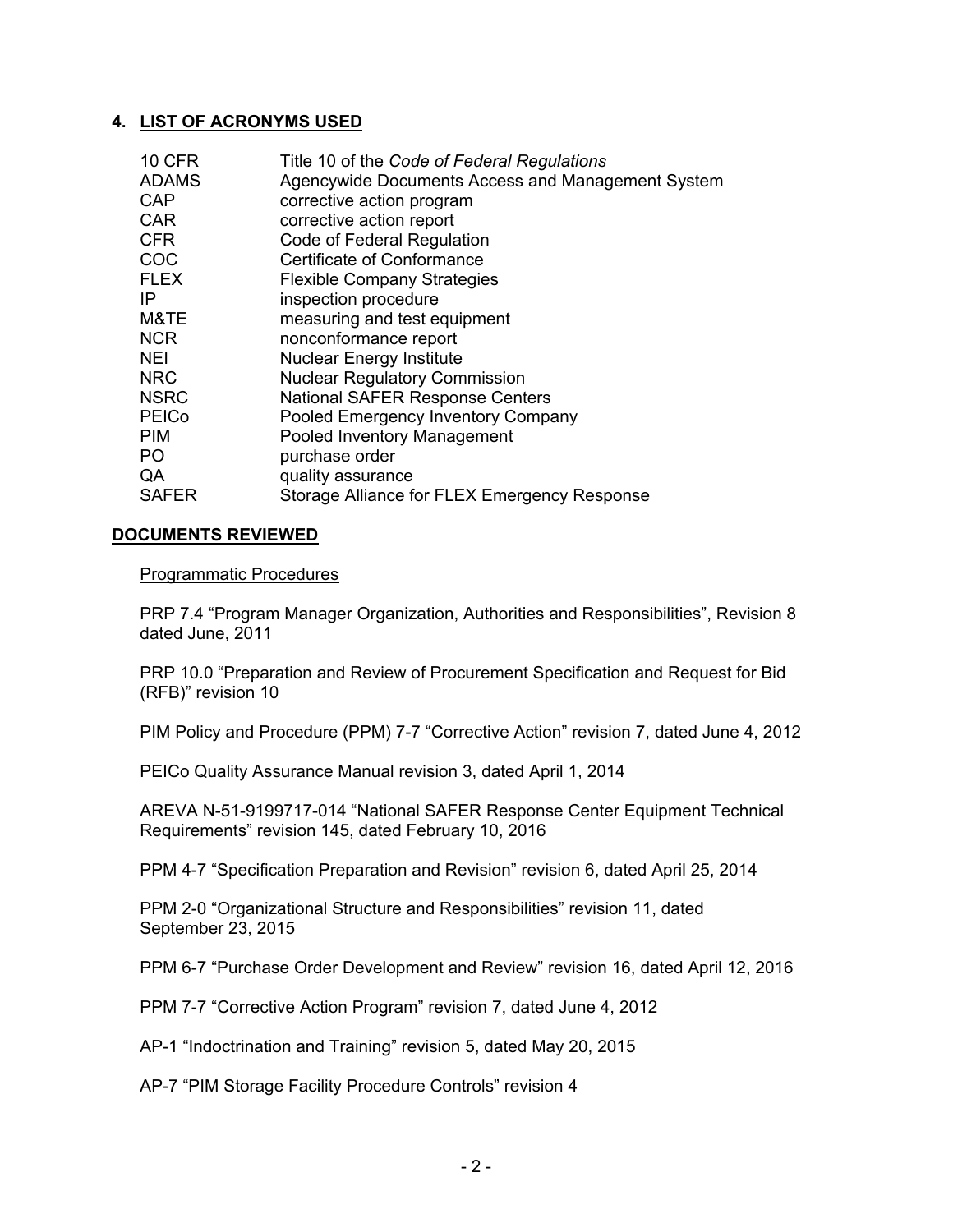PIM –Q7 "Equipment Maintenance Certification" revision 5, dated May 20, 2015

MI-0 "Maintenance and Storage Instructions for Equipment" revision 2, dated June 17, 2016

CP-9 "Measuring and Test Equipment Control and Calibration" revision 4, dated December 17, 2012

Procurement Documents

Purchase Order (PO) 201308 dated September 26, 2013

PO 201315 dated March 6, 2014

PO 201316 dated March 6, 2014

PO 201409 dated March 11, 2014

PO 201310 dated October 28, 2013

PO 201306 dated August 9, 2013

PO 201349 dated March 19, 2014

PO 201324 Steam Generator/ Reactor Pressure Vessel Makeup Pump

Specification NERRC101A001 No. 201324 Rev 2

Specification no. 201308S01 revision 2, dated September 11, 2013

Specification no. 201310S02 revision 5, dated October 20, 2015

Specification no. 201306S01 revision 2, dated August 1st, 2013

Approval of Specifications Equipment Committee Voting Record June 28, 2013 (201307S01 V1, 201308S01 V1, 201324S01 V1)

Equipment/Material Receiving Inspection Report (E/M RIR) No. 14-70 dated July 1, 2014

E/M RIR No. 14-198 dated September 16, 2014

E/M RIR No. 14-095 dated July 14, 2014

E/M RIR No. 14-086 dated September 24, 2014

E/M RIR No. 14-113 dated August 20, 2014

E/M RIR No. 14-159 dated September 18, 2014

E/M RIR No. 14-007 dated March 28, 2014

E/M RIR No. 14-159 dated September 18, 2014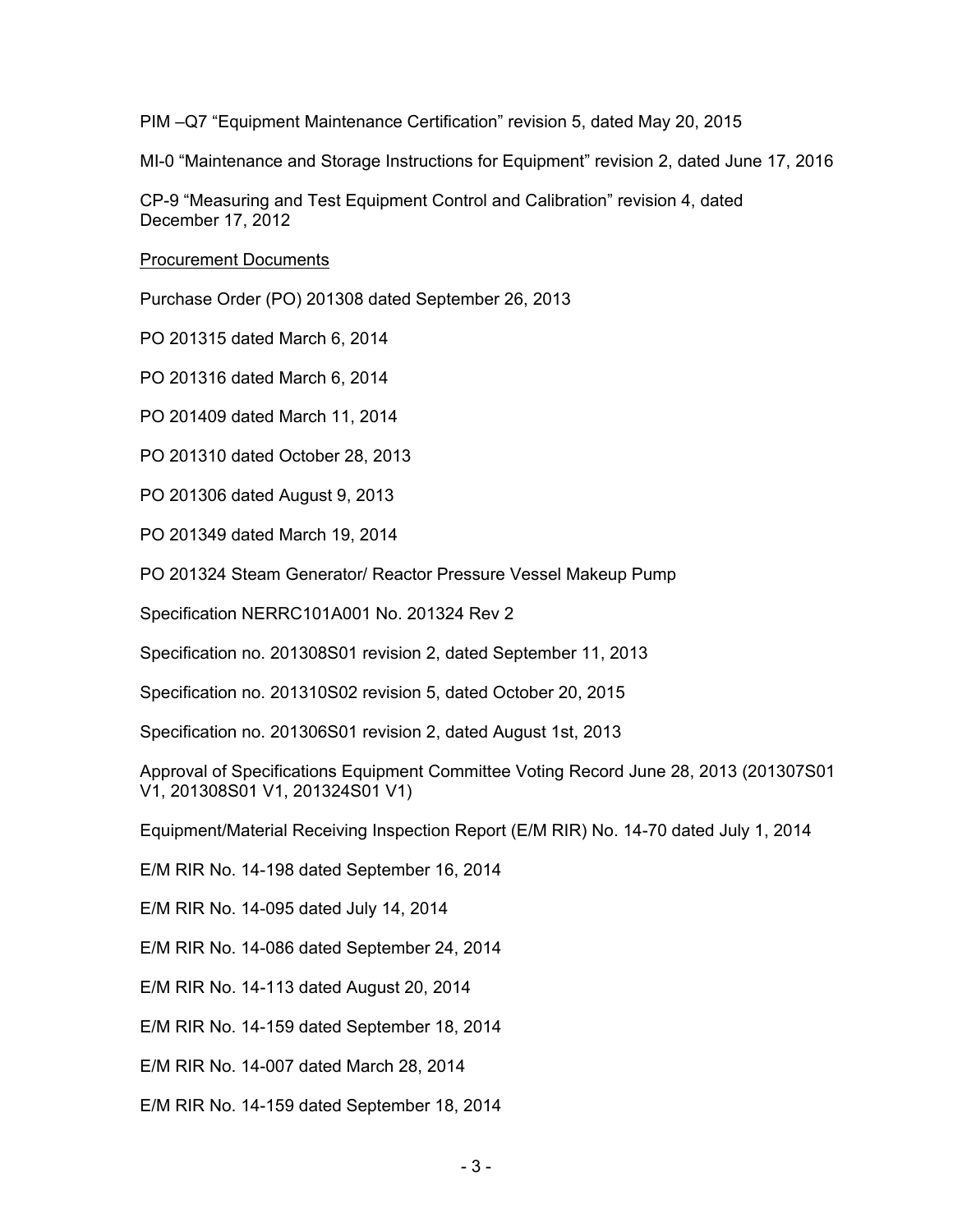E/M RIR No. 14-017 dated April 22, 2014

Test, M&TE, and Maintenance Documents

Preventive Maintenance Work Order (PMWO) P102390 "Light Tower-394" dated November 17, 2016

PMWO P102392 "Light Tower-398" dated November 17, 2016

PMWO P102430 "Mobile Boration Tank 4-1967" dated November 17, 2016

PMWO P102432 "Mobile Boration Generator 4-1968" dated November 17, 2016

PMWO P102436 "Ventilation Fan-2505" dated November 28, 2017

PMWO P102385 "Low Pressure Medium Flow Pump -2302" dated November 17, 2016

PMWO P102382 "Low Pressure High Flow Pump -2043n" dated November 17, 2016

Work Instruction-2-04C version 3, November 18, 2016

Temperature Switch gage A20 and A25 Series sect. 10-95026 rev. November 8, 2014

Areva Quality Control Surveillance Report February 24-28, 2014; Surveillance Report # 9219769-000

Thuemling Instrument Group: Span Calibration Certificate LFS310-600-PSI-G-QC Catalog No. 6124906 S/N: S46547; August 28, 2014

Thuemling Instrument Group: Span Calibration Certificate LFS310-160-PSI-G-QC Catalog No. 6107167 S/N: S37315; August 8, 2014

Thuemling Instrument Group: Span Calibration Certificate LFS310-30"Hg-VAC-QC-G Catalog No.6124906 S/N: S43735; September 2, 2014

Hold Tag #1018 QC Hold Test Equipment-201444 November 8, 2016

Equipment/Material Receiving Inspection Report 14-08: March 10, 2014

Bills of lading for the 1-18 FedEx Custom Critical Trailers

Email from Kochek Co Inc President to PEICO December 3, 2014 (PO: 45060)

Email from Hale Pumps Director of Engineering to PECIo December 1, 2016

MI-2-02 "High Pressure Injection Pump" revision 5, dated September 19, 2016

CP-10 (MI-2-06) "Batteries" revision 1, dated September 29, 2016

MI-2-10 "4160VAC Turbine Generator" revision 4, dated November 11, 2016